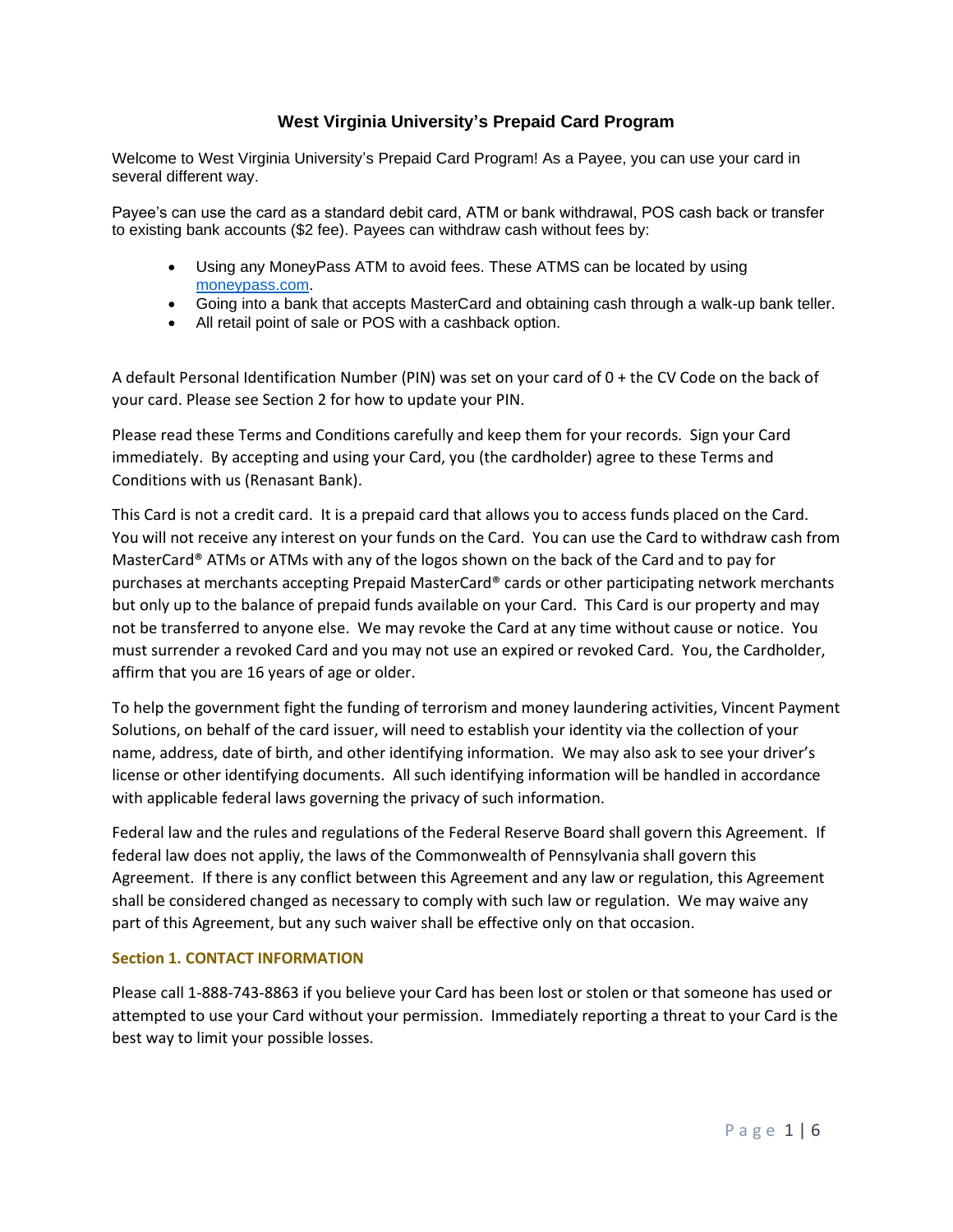#### **Section 2. USING YOUR CARD**

You may use your Card immediately after activation of the Card and the Personal Identification Number (PIN). Be sure to choose a PIN that is easy for you to remember but may be difficult for someone else to guess. You may change your PIN or check your balance and transaction activity through an Interactive Voice Response (IVR) system, 1-888-743-8863, or website[, www.paynuver.com](http://www.paynuver.com/) .

The Card and PIN are provided for your use and protection. Do not tell anyone the PIN or record it on the Card. You are liable for transactions made by someone your have given your Card to.

Any business that accepts your Card may require an approval or authorization for a transaction. We may not authorize the transaction if it is more than the amount available on the Card. In the event the purchase exceeds the balance on the card (overdraft), you will be fully liable for the amount of the transaction and any applicable fees. The amount of the overdraft may be deducted from funds later deposited on the Card.

If you use your Card number without presenting your Card, the legal effect will be the same as if you used the Card itself. For security reasons, we may limit the amount or number of transactions you can make on your Card. You may not use your Card for any illegal transaction.

The Card balance does not expire. The Card is subject to all applicable state escheat.

## **Section 3. FEES AND SERVICES**

The Fees in Exhibit A apply as soon as your Card is activated. It is your responsibility to make certain that there are sufficient funds available for the transactions you are attempting.

#### **ATM Usage**

You agree not to make withdrawals that exceed the balance available on your Card. When any cash is withdrawn from an ATM, the amount available on your Card shall be reduced by the amount of that withdrawal.

#### **POS Usage**

You agree not to make purchases that are more than the balance available on your Card. When a purchase is made using your Card, the balance available on your Card shall be reduced by the amount of that purchase even if the transacion is not actually posted to your Card until a later date. If you authorize a transaction and then do not make that purchase as planned, the approval may result in a hold for that amount of funds for up to ten (10) days. You do not have the right to stop payment on any purchase orginated through your Card. You may not preauthorize regular payments through the Card. **Some merchants may not accept split transactions** – for example, paying for part of the purchase with the Card and for the balance with another form of payment. Neither we, not MasterCard®, nor any processor is responsible for any injury to you or to anyone else caused by any goods or services purchased or leased with your Card. YOU MUST RESOLVE ALL DISPUTES ABOUT THE QUALITY OF GOODS OR SERVICES PURCHASED WITH THE MERCHANT THAT ACCEPTED YOUR CARD.

Balance and Transaction Inquiries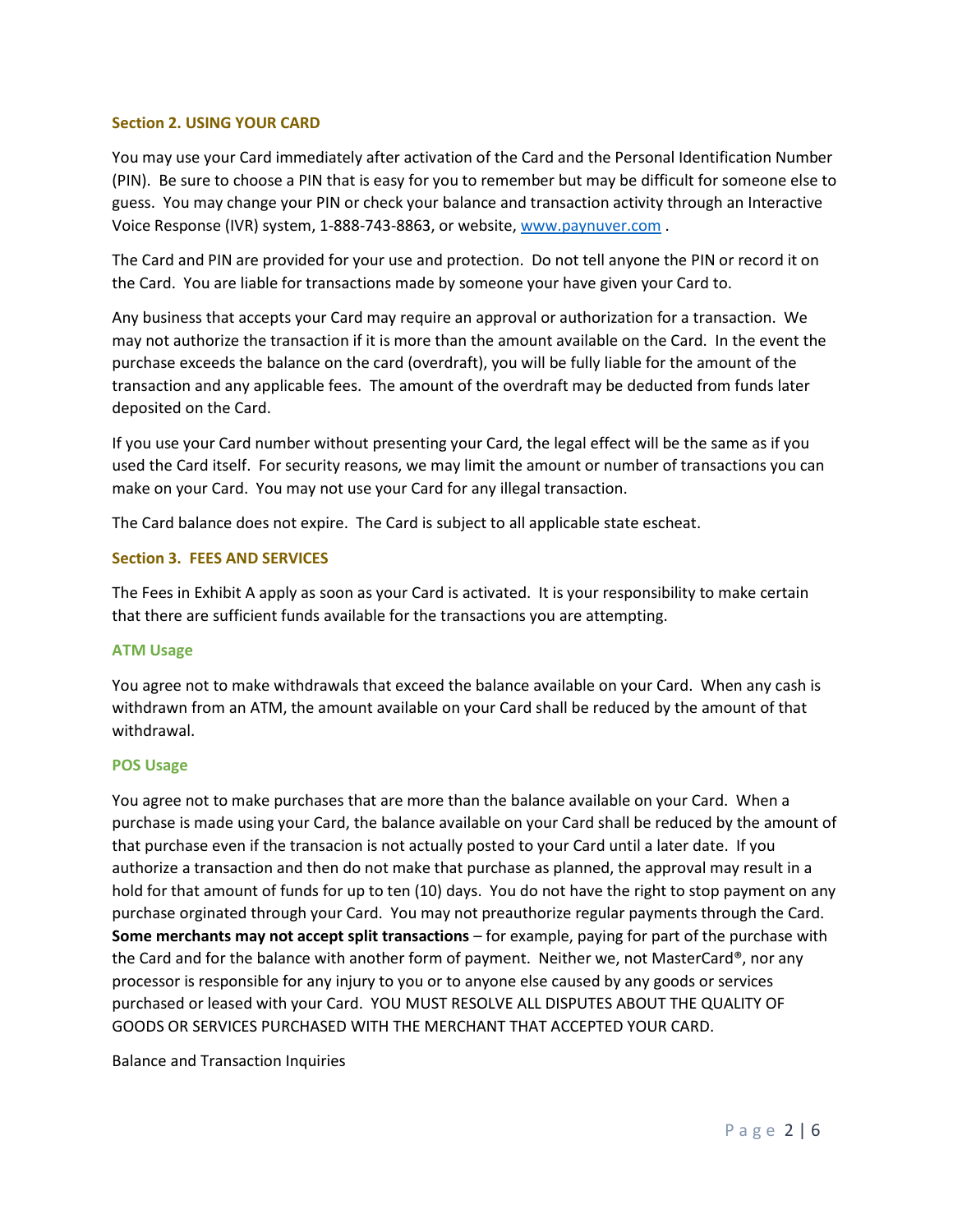You can review your Card balance and transaction activity by calling toll free 1-888-743-8863 or by visiting the website [www.paynuver.com](http://www.paynuver.com/) . This information is available to you 24 hours a day, seven days a week.

#### **ATM Surcharges**

An ATM owner or operator may impose a surcharge for you to use the ATM. The amount of the surcharge should be disclosed at the ATM. Any such surcharge will be deducted from the balance of your Card, along with the amount withdrawn from the ATM and the fees that apply in accordance with the Cardholder Fee Schedule.

## **Returns and Refunds**

If you are entitled to a refund for any reason for goods or services obtained with your Card, you agree to accept credits to your Card for such refunds.

## **Foreign Transactions**

If you make a transaction in a currency other than in U.S. Dollars, the foreign amount will be converted into U.S.Dollars. This conversion will be at the MasterCard® exchange rate plus a currency conversion fee of up to 2.00% of the amount of the transaction. The conversion may occur on a date subsequent to the date of the transaction; and, as such, the rate of conversion may be different at that time than at the time of purchase. Cardholder agrees to pay the converted amount.

## **Section 4. DISCLOSURE OF ACCOUNT INFORMATION**

We will disclose information to third parties about your Card or the transfers you make:

- Where it is necessary to complete the transaction.
- To verify the existence and condition of your Card.
- Where there has been unauthorized use of your Card.
- To comply with government agency or court orders.
- If you give us permission.
- For analytical purposes
- To our employees, auditors, affiliates, service providers, attorneys or collection agents in the course of their duties or to protect you or the interest of Renasant Bank and TransCard, LLC.

#### **Section 5: RECEIPTS AND STATEMENTS**

Terminal Receipts – You will get a receipt at the time you use your Card to make a withdrawal at an ATM or a purchase at an electronic POS Terminal.

Periodic Statement – Periodic statements for the Card are available in electronic format at [www.paynuver.com](http://www.paynuver.com/) . The information will remain on the website for at least 90 days. If you elect to receive a printed paper statement by mail, a fee will be applied each month the statement is mailed.

#### **Section 6. OUR LIABILITY**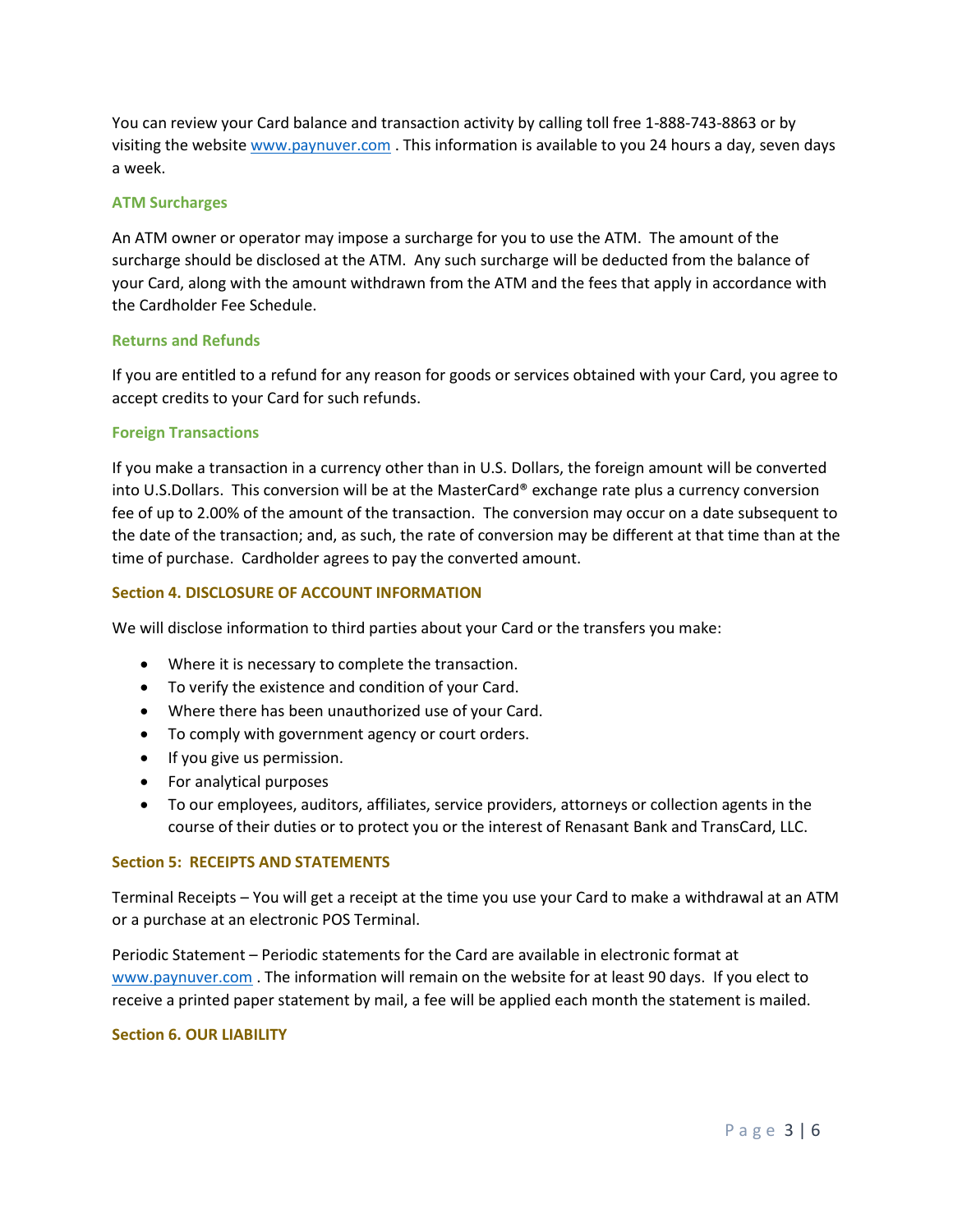If we do not complete a transfer to or from your Card on time or in the correct amount according to our Agreement with you, we will be liable for your losses or damages. However, there are some exceptions. We will not be liable , for instance:

- If, through not fault of ours, you do not have enough value available on your Card Account to complete the transaction;
- If a merchant refuses to accept your Card;
- If an electronic terminal where you are making a transaction does not operate properly and you knew about the problem when you initiated the transaction;
- If access to your Card has been blocked after you reported your Card lost or stolen;
- If we have reason to believe the requested transaction is unauthorized;
- If circumstances beyond our control (such as fire, flood or computer or communication failure) prevent the completion of the transaction despite reasonable precautions that we have taken;
- Any other exception stated in our Agreement with you

# **Section 7. CIVIL ACTION**

**You may bring a civil action against any person violating any provision of Pennsylvania Statutes governing consumer privacy and unauthorized withdrawals.**

## **Section 8. ERROR RESOLUTION**

In order to dispute errors or questionable transactions, you must register your Card through [www.paynuver.com](http://www.paynuver.com/) or through the IVR and submit the required information. In case of any errors or questions about transactions from use of your Card or if there are transactions on your Card that you did not make, call 1-888-743-8863 or write to TransCard Customer Service, 6125 Preservation Drive, Chattanooga, TN 37416 and report the matter as soon as possible. You must report errors or questionable transactions no later than 60 days from the date of the original transaction. You must provide the following information:

- Your name and Card number
- Describe the error or the transaction about which you are unsure. Explain as clearly as you can why you believe it is an error or why you need more information.
- The date and the dollar amount of the suspected error.

We may require you to send your complaint or question in writing within ten (10) business days. We will tell you the results of our inquiry within 10 business days after we hear from you. If we need more time, we may take up to 45 days (or 90 days for transactions outside of the United States), and we may recredit your account for the amount you think is in error. If we ask you to put your complaint or question in writing and we do not receive that written confirmation within 10 business days, we will not recredit your account.

We will tell you the results within three (3) business days of completing the investigation via written correspondence. You may ask for copies of the documents that we used in our investigation.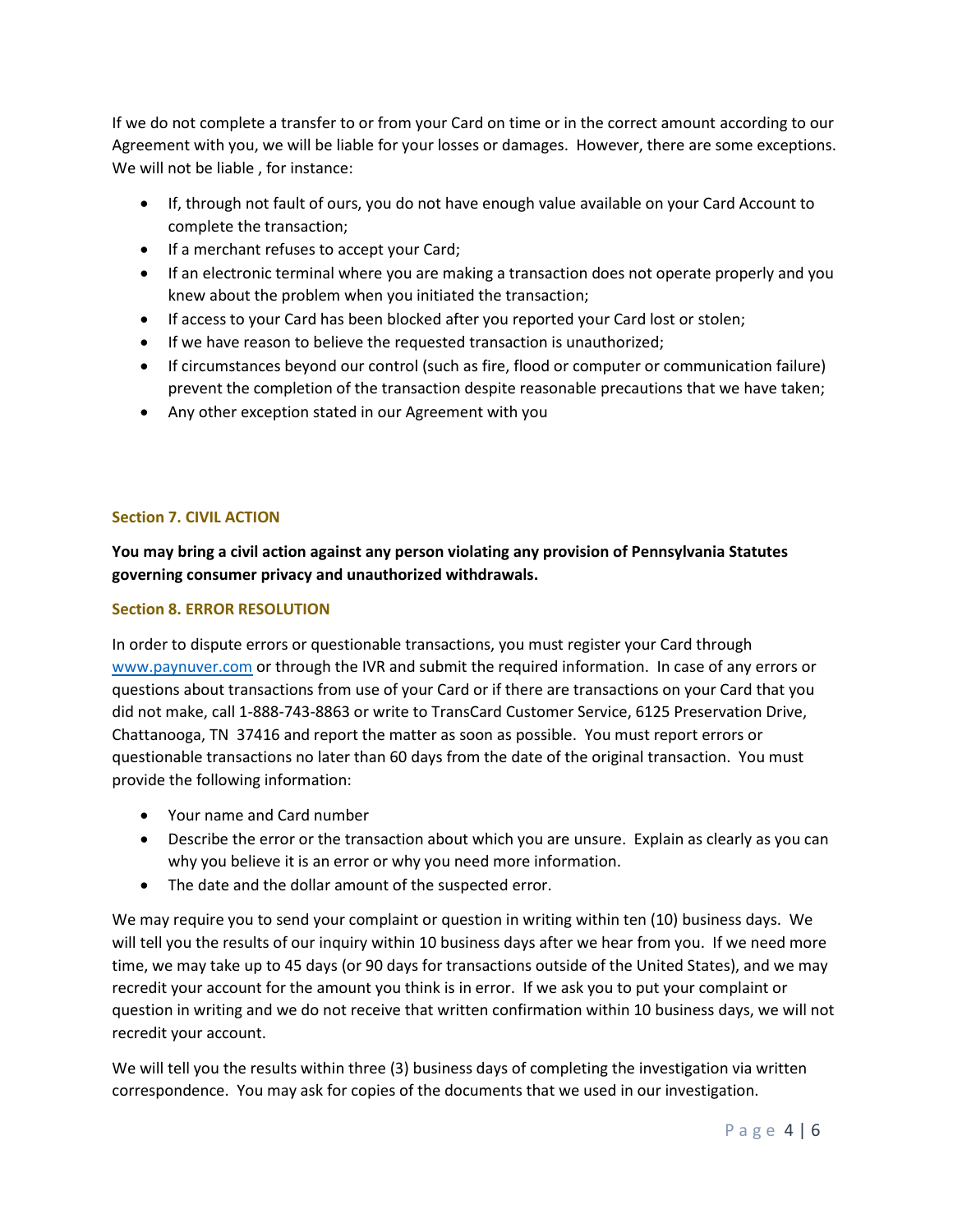#### **Section 9. YOUR LIABILITY**

IF YOU NOTIFY US WITHIN TWO (2) BUSINESS DAYS, YOU CAN LOSE NO MORE THAN \$0 IF SOMEONE USED YOUR CARD WITHOUT YOUR PERMISSION. IF YOU DO NOT NOTIFY US WITHIN TWO (2) BUSINESS DAYS AFTER YOU LEARN OF THE LOSS OR THEFT OF YOUR CARD AND WE CAN PROVE THAT WE COULD HAVE STOPPED SOMEONE FROM USING YOUR CARD WITHOUT YOUR PERMISSION IF YOU HAD PROMPTLY NOTIFIED US, YOU COULD LOSE AS MUCH AS \$50.

## **Taxes**

You acknowledge and agree that we are not obligated to determine whether any federal, state, or local taxes apply to any transaction involving the use of your Card, nor are we responsible for collecting, remitting or reporting any sales, use, income, or other taxes arising from any such transactions.

## **Section 10. AMENDMENT**

These Terms and Conditions are the entire Agreement between the parties. We may delay or not claim any of our rights at any time without giving up any of our rights at any future time. Except as required by law, we may change these Terms and Conditions and any Card services at any time. You agree that we can give you notice of any changes by posting a notice at the Internet address set forth above. Such changes will be effective immediately.

#### **Section 11. TERMINATION**

We may end this Agreement or any of the services that are described here by giving you written notice. You may, at any time, end this Agreement, or any of the services to which you subscribe, by giving written notice. Termination will not affect any of your rights or your obligations that arose from this Agreement before termination.

## **Exhibit A – Limitations of Use and Cardholder Fees**

- The maximum balance on your card is \$10,000
- The maximum amount that can be withdrawn by ATM per day is \$500
- We may impose restrictions on your Card at any time, including restrictions on (a) the number of transactions allowed per day, (b) the dollar amount of transactions, and (c) your ability to use the Card at an ATM.

| Monthly Dormancy Fee              | \$2.00 (Assessed after 390 days of inactivity) |
|-----------------------------------|------------------------------------------------|
| <b>Balance Inquiry</b>            | \$0.00                                         |
| ATM Withdrawal Domestic           | \$1.25 (One free ATM withdrawal per load)      |
| ATM Inquiry/Decline Domestic      | \$0.00                                         |
| ATM Withdrawal International      | \$2.25                                         |
| ATM Inquiry/Decline International | \$0.00                                         |
| <b>POS Decline Domestic</b>       | \$0.00                                         |
| Transfer to or from Bank Account  | \$2.00                                         |
| <b>Replacement Card Fee</b>       | \$4.95                                         |
| <b>Printed Statement Fee</b>      | \$2.00                                         |

## **Section 12. Our Privacy Pledge**